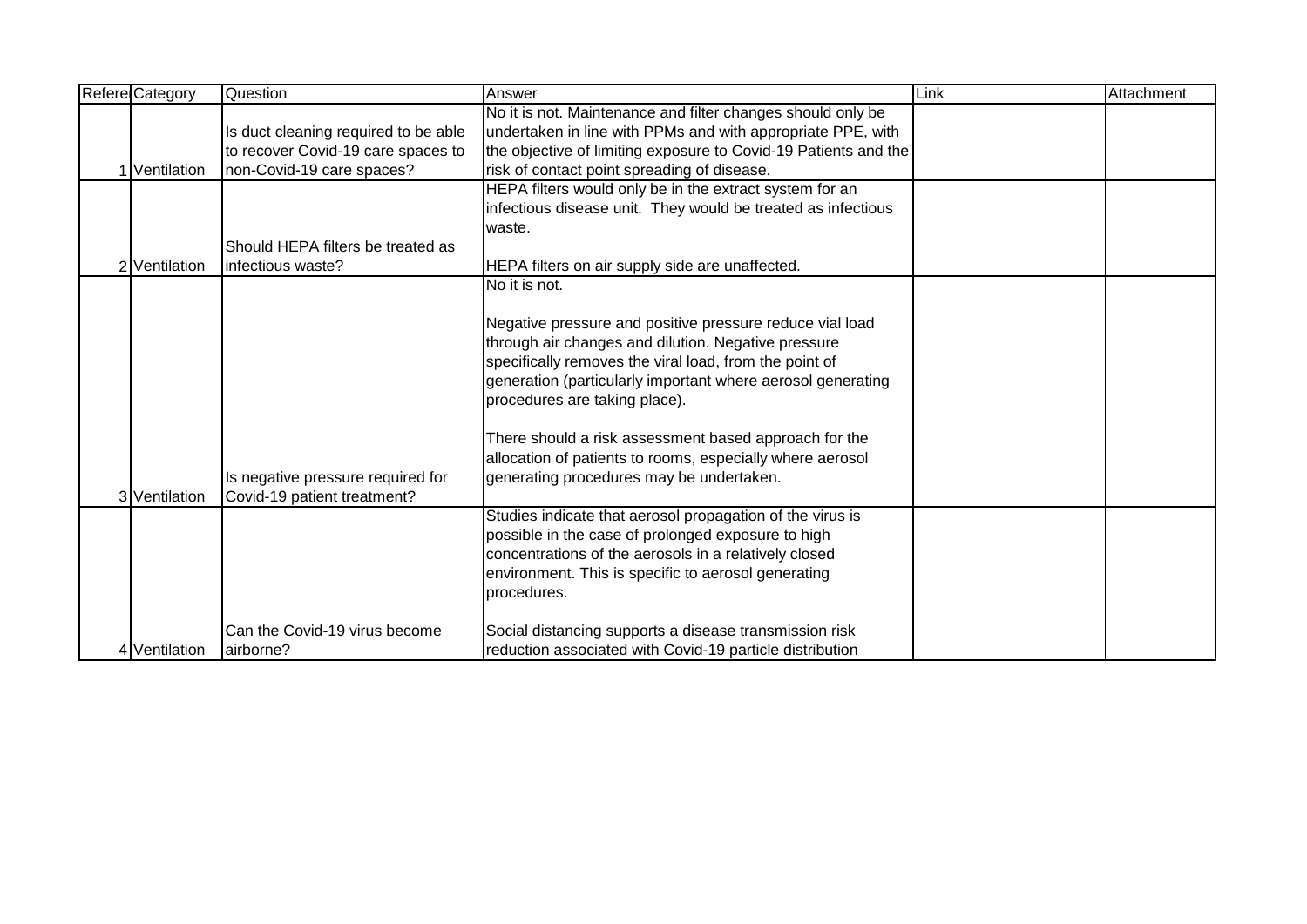|               |                                       | Negative pressure and positive pressure reduce vial load          |  |
|---------------|---------------------------------------|-------------------------------------------------------------------|--|
|               |                                       |                                                                   |  |
|               |                                       | through air changes and dilution. Negative pressure               |  |
|               |                                       | specifically removes the viral load, from the point of            |  |
|               |                                       | generation (particularly important where aerosol generating       |  |
|               |                                       | procedures are taking place).                                     |  |
|               |                                       |                                                                   |  |
|               |                                       | There should a risk assessment based approach for the             |  |
|               | What benefit does negative pressure   | allocation of patients to rooms, especially where aerosol         |  |
|               | offer for accommodating COVID-19      | generating procedures may be undertaken.                          |  |
| 5 Ventilation | positive patients?                    |                                                                   |  |
|               |                                       | <u>NO. THIS SHOUIU DE AUUTESSEU THE SAIHE AS WITH A TO PATENT</u> |  |
|               |                                       | in the Operating Theatre. Basic recommendations are:              |  |
|               |                                       | Do not operate on Covid-19 confirmed patients with aerosol        |  |
|               |                                       | generating procedures in Barn Theatres.                           |  |
|               |                                       | In procedure room, where doors can be left open, they             |  |
|               |                                       | should be kept closed throughout the procedure                    |  |
|               |                                       | • Terminal Cleaning should be performed after sufficient          |  |
|               | Should negative pressure be used in   | number of air changes has removed potentially infectious          |  |
|               | spaces that require positive pressure | particles through dilution.                                       |  |
|               | relationships (such as Operating      |                                                                   |  |
|               | Theatres, procedure rooms, etc.)      | Further advice should be sought from clinical workstreams,        |  |
|               | when a COVID-19 patient needs to      | working with public health, to identify the actual number of air  |  |
| 6 Ventilation | be treated in such spaces?            | changes, or room resting time, required following and specific    |  |
|               | should I make operating theatres      |                                                                   |  |
|               | and procedure rooms                   | No. The risk of harm from other infection outweighs the Covid-    |  |
| 7 Ventilation |                                       | 19 Risk. See FAQ6                                                 |  |
|               | neutral/negative pressure             |                                                                   |  |
|               |                                       | Do not make temporary, or switchable adjustments to existing      |  |
|               |                                       | systems, especially for a single room (air pressure hierarchy     |  |
|               |                                       | is required, including robing/de-robing rooms. For new            |  |
|               |                                       | installations follow HTM 03-01)                                   |  |
|               |                                       |                                                                   |  |
|               |                                       | There should a risk assessment based approach for the             |  |
|               | What is the best way to create        | allocation of patients to rooms, especially where aerosol         |  |
| 8 Ventilation | negative pressure in a patient room?  | generating procedures may be undertaken.                          |  |
|               | Is there a risk of Covid-19           |                                                                   |  |
|               | transmission from air handling plant  | No there is not. Distance travelled and dilution will effectively |  |
| 9 Ventilation | external exhaust?                     | eliminate this route of transmission.                             |  |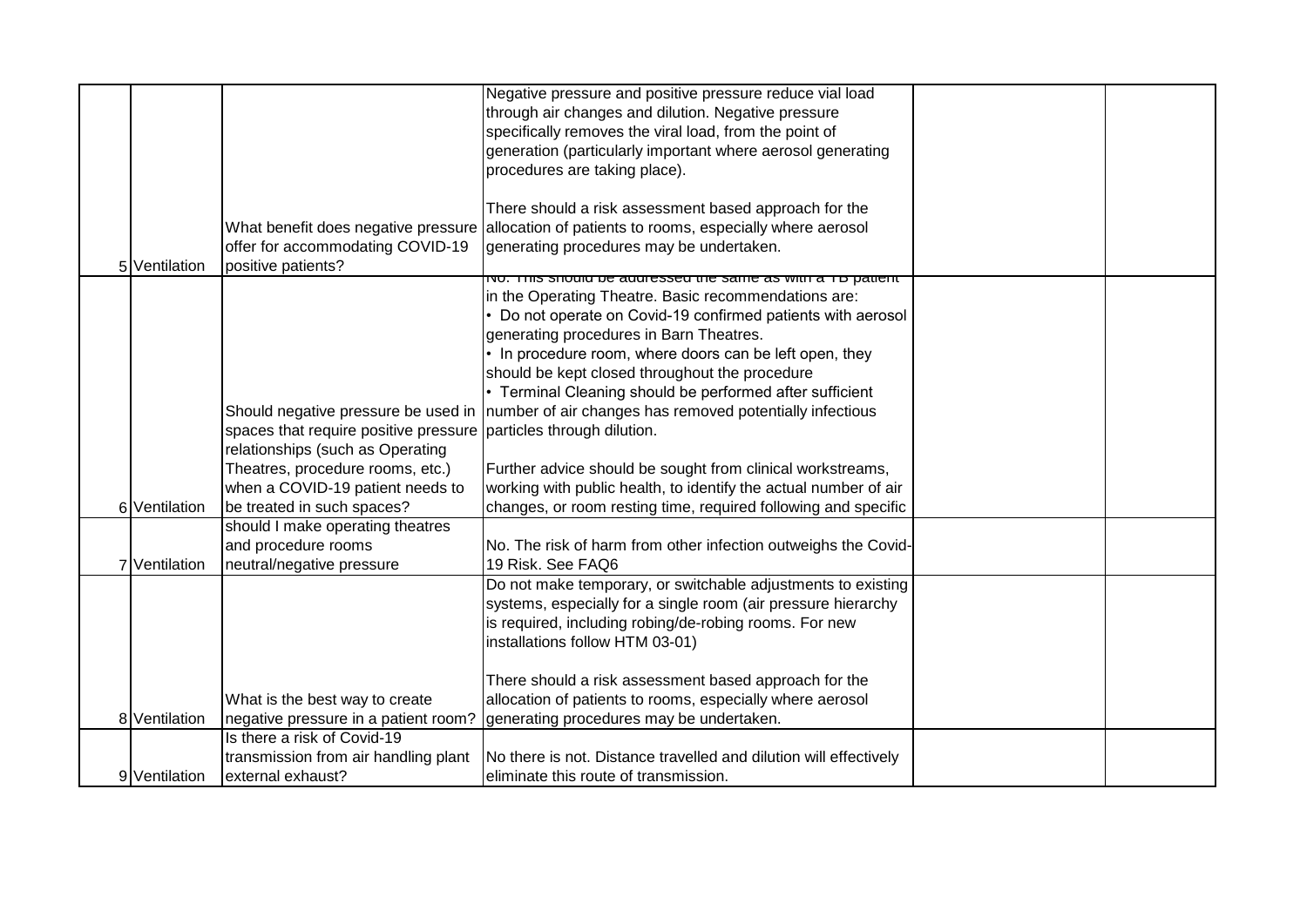|                 |                                       | Fans, as such, are not an problem in these environments, not        |  |
|-----------------|---------------------------------------|---------------------------------------------------------------------|--|
|                 |                                       | withstanding the CAS E&F Alert 11/01/19 on fans. In fact,           |  |
|                 |                                       | were there is poor air circulation within a volume, it may be       |  |
|                 |                                       | beneficial to move air towards windows and mechanical               |  |
|                 |                                       | extract.                                                            |  |
|                 |                                       |                                                                     |  |
|                 |                                       | Fans should not be directed towards doors, driving air into         |  |
|                 |                                       | other rooms.                                                        |  |
|                 |                                       |                                                                     |  |
|                 |                                       | Fans will not cool staff wearing water repellent PPE, so they       |  |
|                 |                                       | will be of limited practical value in ITU settings, and are         |  |
|                 |                                       | therefore not advised.                                              |  |
|                 |                                       |                                                                     |  |
| <b>Heatwave</b> | Can I use fans in Covid-19/Covid-19   | PPMs on the maintenance, and cleaning of fans and their             |  |
|                 |                                       |                                                                     |  |
| 10 Planning     | suspect area?                         | blades should continue, with frequency based on risk                |  |
|                 |                                       | Split-air conditioning, were there is poor air circulation within a |  |
|                 |                                       | volume, may be beneficial to mix air such that is benefits from     |  |
|                 |                                       | air changes provided by mechanical extract.                         |  |
|                 |                                       |                                                                     |  |
|                 |                                       | Split-air conditioning will cool staff wearing water repellent      |  |
| Heatwave        | Can I use split air conditioning in   | PPE.                                                                |  |
| 11 Planning     | Covid-19/Covid-19 suspect area?       |                                                                     |  |
|                 |                                       | No, do not turn off or turn down air handling systems.              |  |
|                 |                                       |                                                                     |  |
|                 |                                       | Air Changes will dilute and thereby reduce bio-load. It is good     |  |
|                 |                                       | irrespective of whether it is positive or negative pressure.        |  |
|                 |                                       |                                                                     |  |
|                 | Should I turn off or turn down air    | An air pressure change in one space will directly impact all its    |  |
|                 | handling systems, especially where it | adjacent spaces and can only be done following a full impact        |  |
| 12 Ventilation  | is positive pressure?                 | assessment.                                                         |  |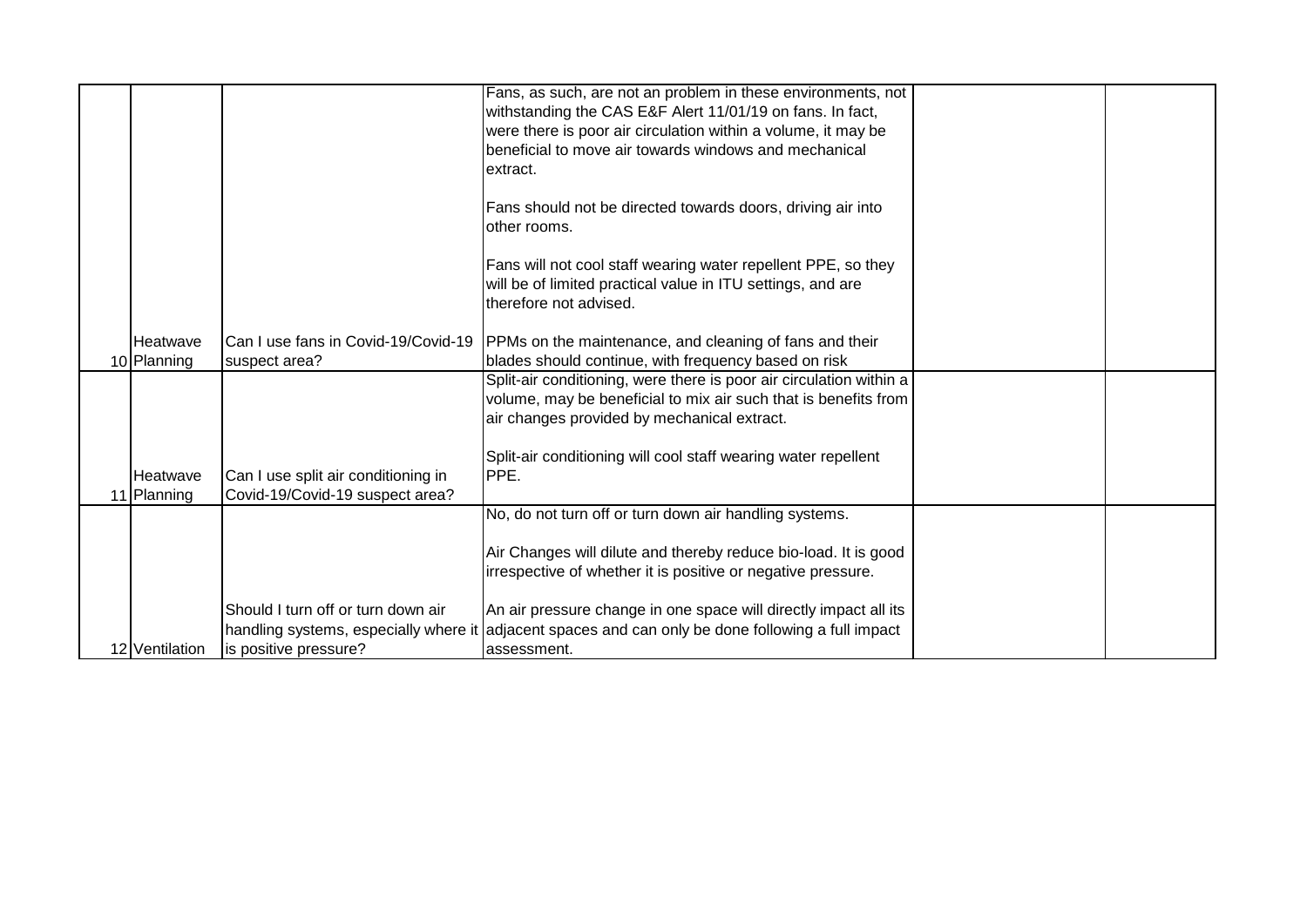|                |                                        | There is some research evidence to support the efficacy of         |  |
|----------------|----------------------------------------|--------------------------------------------------------------------|--|
|                |                                        | Air Scrubber type technologies e.g. HEPA, UV, Ionisers; but        |  |
|                |                                        | this research is not in relation to Covid-19.                      |  |
|                |                                        |                                                                    |  |
|                |                                        | There is some debate on the subject. Air Scrubber type             |  |
|                |                                        | technologies are considered to be most effective at the point      |  |
|                |                                        | of aerosol generation. So achieving this requires placement        |  |
|                |                                        | immediately adjacent to patients, yet many of these                |  |
|                |                                        | technologies are not advised for use near or with humans           |  |
|                |                                        | present.                                                           |  |
|                |                                        | Where a clinical space has very low air changes, or none,          |  |
|                |                                        | and it is not practical to increase dilution effectively, then Air |  |
|                |                                        | Scrubber type technologies are considered to offer some            |  |
|                |                                        | benefit, e.g. they may reduce time to wait for dilution between    |  |
|                |                                        |                                                                    |  |
|                | Do air scrubbers work and should I     | patient occupation / use of space. However the CAS E&F             |  |
| 13 Ventilation | use them?                              | Alert 11/01/19 on fans still applies.                              |  |
|                |                                        | Portable air conditioning, as such, is not an problem in these     |  |
|                |                                        | environments. In fact, where there is poor air circulation within  |  |
|                |                                        | a volume, it may be beneficial to move air towards                 |  |
|                |                                        | mechanical extract                                                 |  |
|                |                                        |                                                                    |  |
|                |                                        | Portable air conditioning should not be directed towards           |  |
|                |                                        | doors, driving air into other rooms, nor should its pipework       |  |
|                |                                        | impede fire doors                                                  |  |
|                |                                        |                                                                    |  |
|                |                                        | Portable air conditioning should be used with the advice of        |  |
|                |                                        | your Water Safety Group (HTM 04) cognisant of the risk of          |  |
|                |                                        | legionella. PPMs should be conducted on the device,                |  |
|                |                                        |                                                                    |  |
|                |                                        | including daily emptying of the reservoir, that is recorded.       |  |
| Heatwave       | Can I use portable air conditioning in |                                                                    |  |
| 14 Planning    | Covid-19/Covid-19 suspect area?        | Do not use portable air conditioning that incorporates             |  |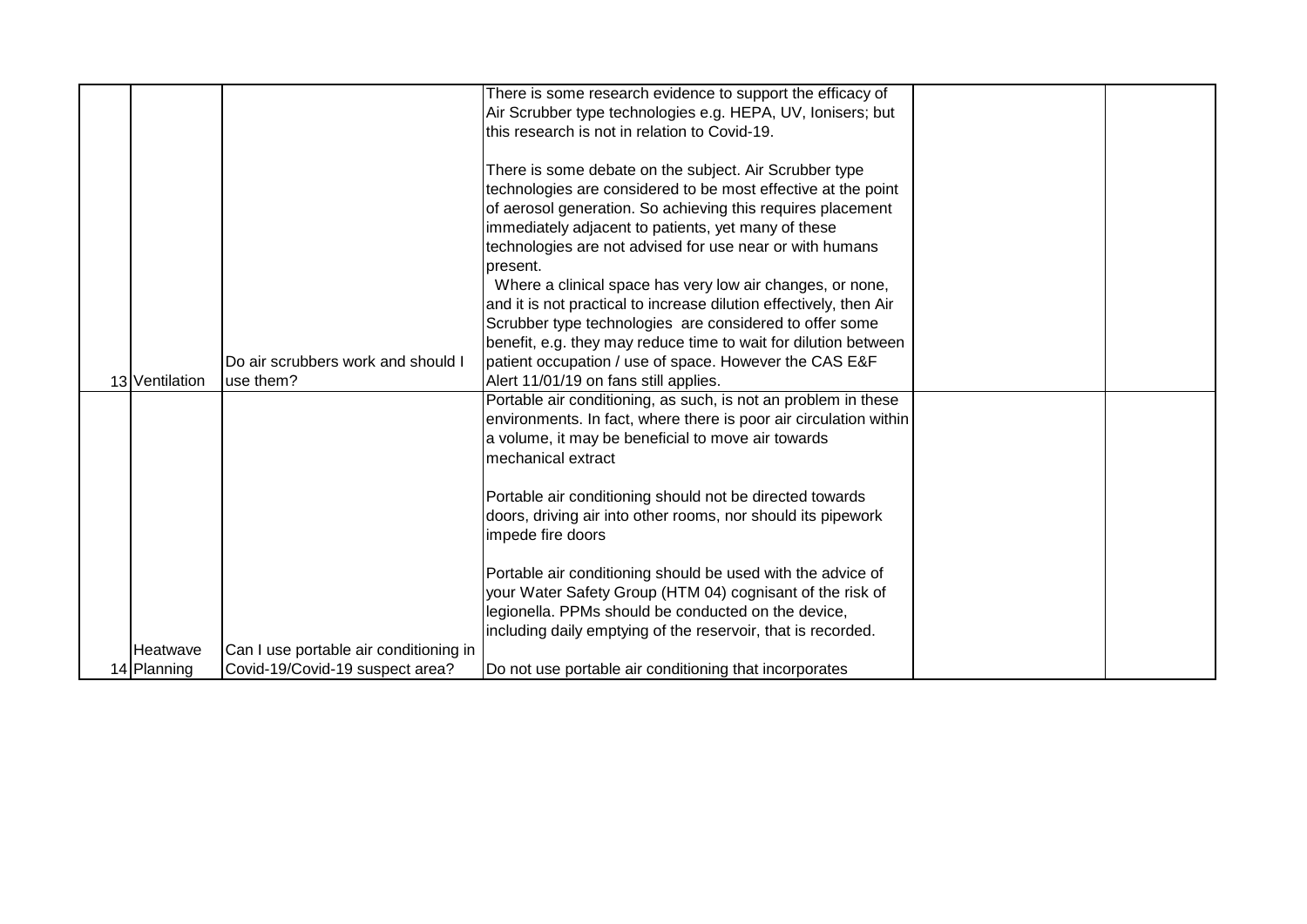|               | has anyone installed any perspex       |                                                                                                    |                            |  |
|---------------|----------------------------------------|----------------------------------------------------------------------------------------------------|----------------------------|--|
|               | screens in their MIU or reception      |                                                                                                    |                            |  |
|               | area's to increase staff safety. If so |                                                                                                    |                            |  |
|               | could you advise as to what was        |                                                                                                    |                            |  |
|               | installed and if any hearing systems   |                                                                                                    |                            |  |
|               |                                        | were installed to improve hearing the portable induction loops c.£100 each and can be taken from a |                            |  |
|               | conversations with patients that       | reception in to a clinic room (pre C-19) - this kind of thing:                                     |                            |  |
| Social        | might be difficult to hear with        | https://www.actiononhearingloss.org.uk/shop/listening-                                             |                            |  |
| 15 Distancing | additional barriers                    | devices/pl13-ezee-loop/                                                                            |                            |  |
|               |                                        | Not specifically, however there are social distancing                                              | https://www.gov.uk/guidan  |  |
| Social        | Is there any guidance on social        | guidelines in workspaces from open.gov. posted on the hub.                                         | ce/working-safely-during-  |  |
| 16 Distancing | distancing in healthcare settings      | Follow link.                                                                                       | coronavirus-covid-19       |  |
|               |                                        | We recommend the continued use of social distancing, as                                            |                            |  |
|               |                                        | found in commercial shops outside of Healthcare.                                                   |                            |  |
|               | Do you recommend reopening cafes       |                                                                                                    |                            |  |
| Social        | and shops as we move into the 2nd      | We do not recommend the re-opening of cafes to the public,                                         |                            |  |
| 17 Distancing | Phase of response?                     | at this stage (28/05/2020)                                                                         |                            |  |
|               |                                        | We have noted a disconnect between clincial teams, drawing                                         |                            |  |
|               |                                        | on oxygen supply, and the Estates teams that manage the                                            |                            |  |
|               |                                        | oxygen. Historically Trusts normally operate around 30% of                                         |                            |  |
|               |                                        | their VIE capacity. The Covid-19 patient demand has on                                             |                            |  |
|               |                                        | ocassions exceeded 100% of capacity. This has tested both                                          |                            |  |
|               |                                        | Clinicians and Estates teams understanding of managing                                             |                            |  |
|               |                                        | Bulk Oxygen, resulting in the issueing of two CAS Alerts:                                          |                            |  |
|               |                                        | NHSE/I - EFA 2020/001 and NHSE/I - EFA 2020/002.                                                   |                            |  |
|               |                                        |                                                                                                    |                            |  |
|               |                                        | We recommend the consideration of the following during a                                           |                            |  |
|               |                                        | 2nd surge:                                                                                         |                            |  |
|               |                                        |                                                                                                    |                            |  |
|               |                                        | Clinicians notify the Estates helpdesk of any patient bed                                          |                            |  |
|               |                                        | where a patient is put on high flow NIC/CPAP                                                       | https://www.cas.mhra.gov.  |  |
|               |                                        | Track is kept of the number of patients on O, O+ and V                                             | uk/ViewandAcknowledgme     |  |
|               |                                        | treatment to establish the impact on total oxygen demand                                           | nt/ViewAlert.aspx?AlertID= |  |
|               |                                        | Any, non ITU ward, where there are more than ten O patients 103013                                 |                            |  |
|               |                                        | or one O+ patient daily O2 concentration levels in the air are                                     |                            |  |
|               |                                        | monitored.                                                                                         | https://www.cas.mhra.gov.  |  |
|               |                                        | Follow the guidance from your Bulk Oxygen supplier on                                              | uk/ViewandAcknowledgme     |  |
|               | What have we learnt from Oxygen        | maximising VIE capability, which can be found with the                                             | nt/ViewAlert.aspx?AlertID= |  |
| 18 Oxygen     | <b>Supply Incidents</b>                | NHSE/I - EFA 2020/002                                                                              | 103020                     |  |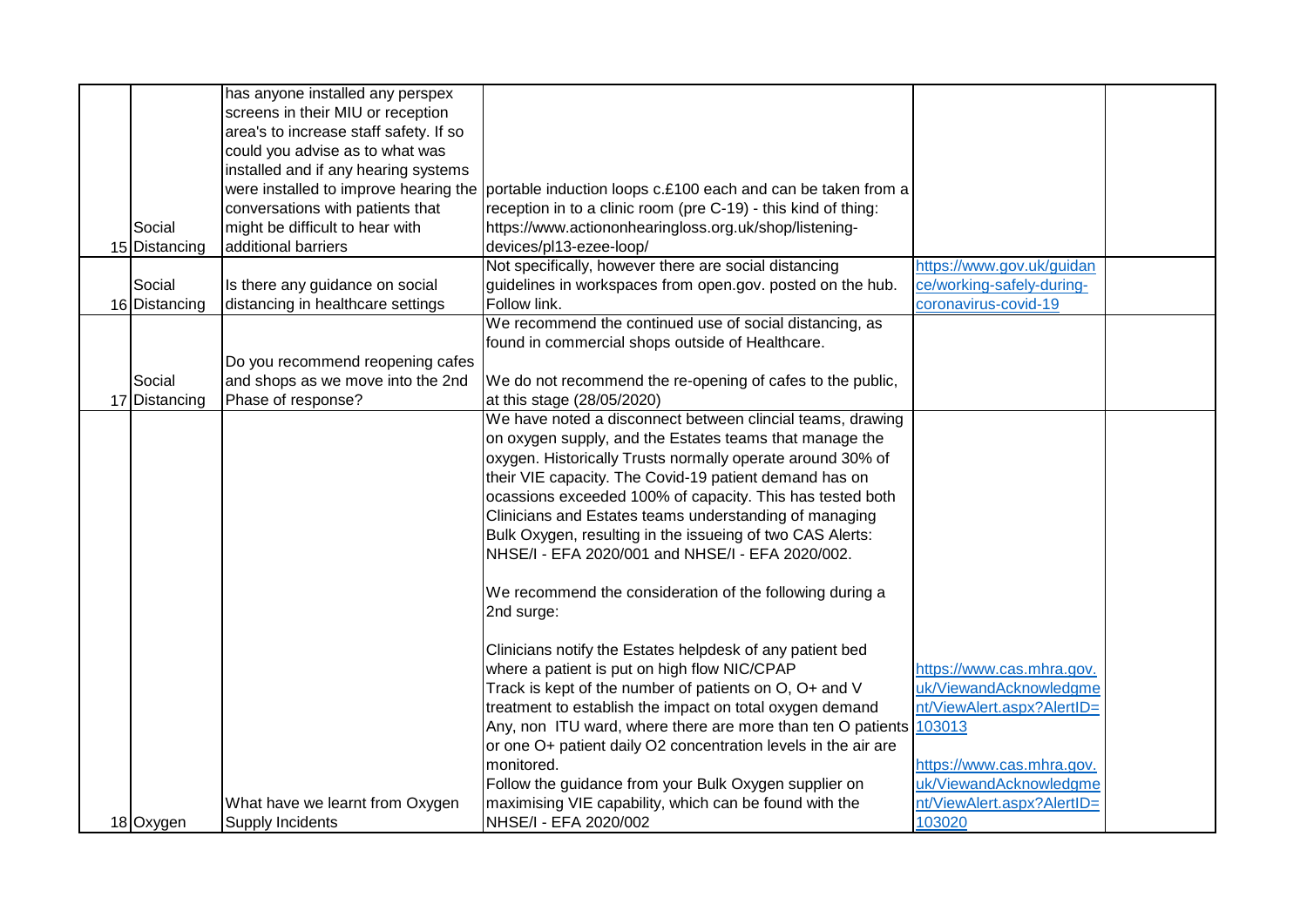|               |                                       |                                                                                                         | https://www.gov.uk/guidan |  |
|---------------|---------------------------------------|---------------------------------------------------------------------------------------------------------|---------------------------|--|
| Social        |                                       | Floor signage for passengers to face the walls of the car. See  ce/working-safely-during-               |                           |  |
| 19 Distancing | How do you socially isolate in a lift | p2 Offices and Contact Centres in Gov. guidance.                                                        | coronavirus-covid-19      |  |
|               | Are you removing surplus furniture to | Removing furniture, where possible, if it does not damage                                               | https://www.gov.uk/guidan |  |
| Social        |                                       | facilitate social distancing, or are you floor finishes. Fixed multi-seat furniture is taped to prevent | ce/working-safely-during- |  |
| 20 Distancing | putting tape across it?               | use. See p15 Offices and Contact Centres in Gov. guidance.                                              | coronavirus-covid-19      |  |
|               |                                       | The NHSE & NHSI Estates team are in the process of                                                      |                           |  |
|               |                                       | developing templates, with CHP, NHSPS and Trusts that will                                              |                           |  |
|               | Is there national signage for Covid-  | be available to download and get printed from their local                                               |                           |  |
| Social        | 19 zone segregation, 2m spacing       | suppliers or off a national framework supplier. Hopefully we                                            |                           |  |
| 21 Distancing | and one way systems?                  | will have this completed by the 5th June.                                                               |                           |  |
|               | Is there any NHSI / NHS Estates /     | There is a cut off in the suction controller that should stop                                           |                           |  |
|               | PHE policy or guidance re additional  | liquids being aspirated into the pipe line. There is a Bio-                                             |                           |  |
|               | antiviral filtering of suction lines  | hazard filter incorporated into the final pipeline to plant                                             |                           |  |
|               | connected to the central vacuum       | connection and there is a documented procedure for removal                                              |                           |  |
| Vacuum        | system, perhaps specific to the       | and disposal of said Bio-hazard filter as per 9.28 of HTM 02-                                           |                           |  |
| 22 Systems    | COVID-19 outbreak?                    | 01 part A.                                                                                              |                           |  |
|               |                                       | Where possible ensure that functions do not cross, such as                                              |                           |  |
|               |                                       | ensuring cleaning teams are allocated to one zone; and that                                             |                           |  |
|               |                                       | equipment remains in that zone.                                                                         |                           |  |
|               |                                       |                                                                                                         |                           |  |
|               |                                       | Functions like materials management, catering, specialist                                               |                           |  |
|               |                                       | maintenance, pathology, pharmacy and others all will                                                    |                           |  |
|               | In developing plans for resuming      | inevitably cross between zones. The important consideration                                             |                           |  |
|               |                                       | paused clinical activity how are trusts is that you have plans for separation and decontamination       |                           |  |
|               | managing functions that need to       | including signage, transition space, equipment and materials                                            |                           |  |
|               | cross between 'green' (confirmed no   | to facilitate the effectiveness of that barrier. This could be                                          |                           |  |
| Social        | covid) and 'red'/'blue' confirmed     | drop boxes so that materials and supplier transition (after                                             |                           |  |
| 23 Distancing | covid/suspect covid?                  | decontamination), but people do not.                                                                    |                           |  |
| Standard      |                                       | Standard operating procedures for all Estates and Facilities                                            |                           |  |
| Operating     | Where do I find Standard Operating    | Tasks, in line with PHE guidelines have been developed for                                              | <b>Standard Operating</b> |  |
|               | 24 Procedures Procedures for Cleaning | healthcare environments, at several levels of Coivd-19                                                  | <b>Procedures</b>         |  |